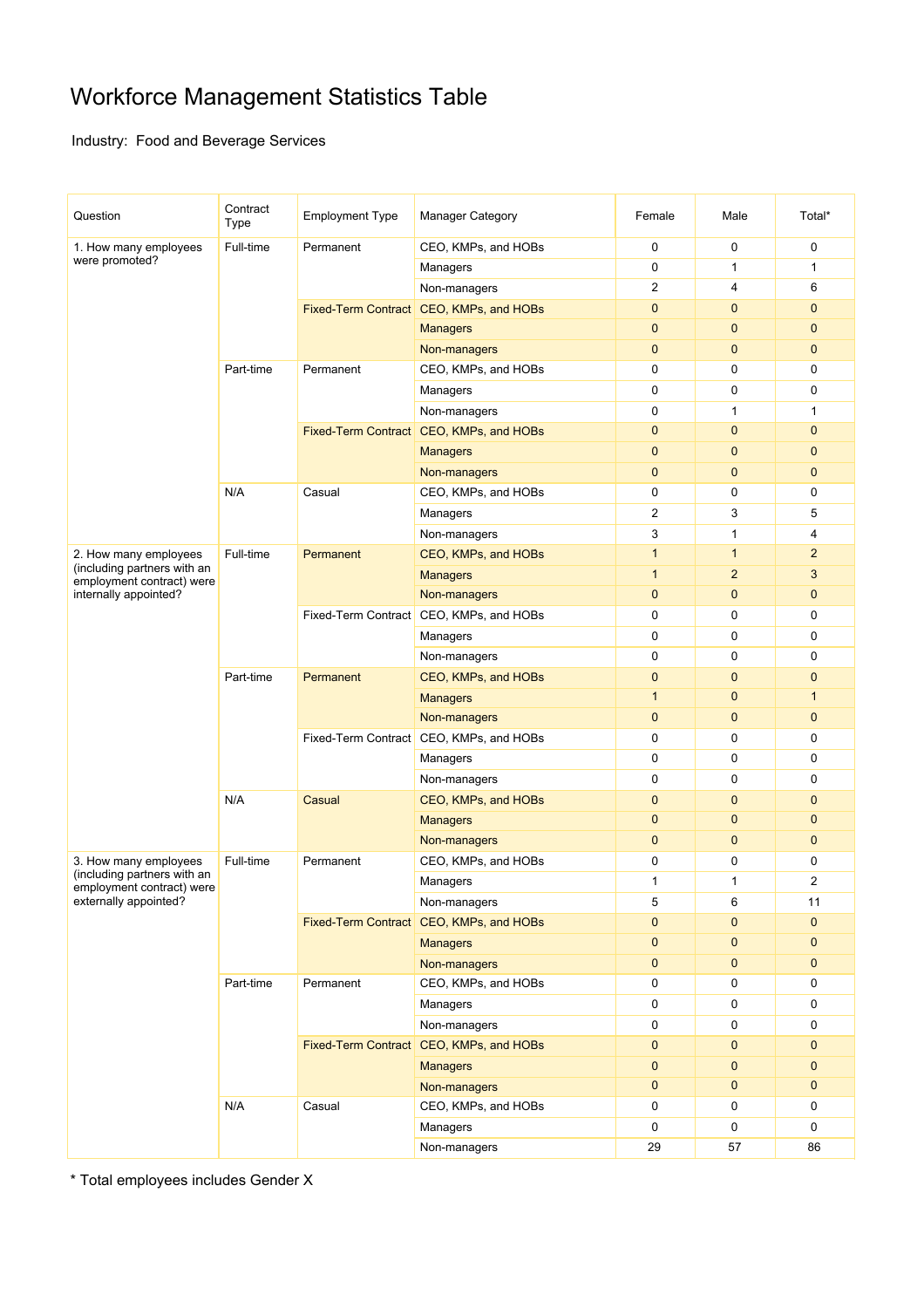## Workforce Management Statistics Table

Industry: Food and Beverage Services

| Question                                                                                              | Contract<br>Type | <b>Employment Type</b>                  | <b>Manager Category</b>                 | Female                    | Male           | Total*                      |
|-------------------------------------------------------------------------------------------------------|------------------|-----------------------------------------|-----------------------------------------|---------------------------|----------------|-----------------------------|
| 4. How many employees<br>(including partners with an<br>employment contract)<br>voluntarily resigned? | Full-time        | Permanent                               | CEO, KMPs, and HOBs                     | $\mathbf 0$               | $\overline{2}$ | $\overline{2}$              |
|                                                                                                       |                  |                                         | Managers                                | 0                         | 5              | 5                           |
|                                                                                                       |                  |                                         | Non-managers                            | $\overline{2}$            | 5              | 7                           |
|                                                                                                       |                  |                                         | Fixed-Term Contract CEO, KMPs, and HOBs | $\mathbf{0}$              | $\mathbf{0}$   | $\mathbf{0}$                |
|                                                                                                       |                  |                                         | <b>Managers</b>                         | $\mathbf{0}$              | $\mathbf{0}$   | $\mathbf{0}$                |
|                                                                                                       |                  |                                         | Non-managers                            | $\mathbf 0$               | $\mathbf{0}$   | $\mathbf 0$                 |
|                                                                                                       | Part-time        | Permanent                               | CEO, KMPs, and HOBs                     | $\pmb{0}$                 | $\mathbf 0$    | 0                           |
|                                                                                                       |                  |                                         | Managers                                | 0                         | 0              | 0                           |
|                                                                                                       |                  |                                         | Non-managers                            | 3                         | $\overline{2}$ | 5                           |
|                                                                                                       |                  |                                         | Fixed-Term Contract CEO, KMPs, and HOBs | $\mathbf 0$               | $\mathbf{0}$   | $\mathbf{0}$                |
|                                                                                                       |                  |                                         | <b>Managers</b>                         | $\mathbf 0$               | $\mathbf{0}$   | $\mathbf{0}$                |
|                                                                                                       |                  |                                         | Non-managers                            | $\mathbf 0$               | $\mathbf{0}$   | $\mathbf{0}$                |
|                                                                                                       | N/A              | Casual                                  | CEO, KMPs, and HOBs                     | 0                         | $\mathbf 0$    | 0                           |
|                                                                                                       |                  |                                         | Managers                                | $\mathbf 0$               | $\mathbf 0$    | $\mathbf 0$                 |
|                                                                                                       |                  |                                         | Non-managers                            | 40                        | 56             | 96                          |
| 5. How many employees                                                                                 | Full-time        | Permanent                               | CEO, KMPs, and HOBs                     | $\mathbf 0$               | $\mathbf{0}$   | $\mathbf{0}$                |
| have taken primary carer's                                                                            |                  |                                         | <b>Managers</b>                         | $\mathbf 0$               | $\mathbf{0}$   | $\mathbf{0}$                |
| parental leave (paid and/or<br>unpaid)?                                                               |                  |                                         | Non-managers                            | $\mathbf{1}$              | $\mathbf{0}$   | $\mathbf{1}$                |
|                                                                                                       |                  |                                         | Fixed-Term Contract CEO, KMPs, and HOBs | $\mathbf 0$               | $\mathbf 0$    | $\mathbf 0$                 |
|                                                                                                       |                  |                                         | Managers                                | 0                         | 0              | 0                           |
|                                                                                                       |                  |                                         | Non-managers                            | $\pmb{0}$                 | $\mathbf 0$    | $\mathbf 0$                 |
|                                                                                                       | Part-time        | Permanent                               | CEO, KMPs, and HOBs                     | $\mathbf 0$               | $\mathbf{0}$   | $\mathbf{0}$                |
|                                                                                                       |                  |                                         | <b>Managers</b>                         | $\mathbf 0$               | $\mathbf{0}$   | $\mathbf{0}$                |
|                                                                                                       |                  |                                         | Non-managers                            | 3                         | $\mathbf 0$    | 3                           |
|                                                                                                       |                  | Fixed-Term Contract CEO, KMPs, and HOBs |                                         | 0                         | 0              | 0                           |
|                                                                                                       |                  |                                         | Managers                                | $\pmb{0}$                 | 0              | 0                           |
|                                                                                                       |                  |                                         | Non-managers                            | $\mathbf 0$               | $\mathbf 0$    | $\mathbf 0$                 |
|                                                                                                       | N/A              | Casual                                  | CEO, KMPs, and HOBs                     | $\mathbf{0}$              | $\mathbf{0}$   | $\mathbf{0}$                |
|                                                                                                       |                  |                                         | <b>Managers</b>                         | $\mathbf{1}$              | $\mathbf{0}$   | $\mathbf 1$                 |
|                                                                                                       |                  |                                         | Non-managers                            | $\mathbf{0}$              | $\mathbf{0}$   | $\mathbf{0}$                |
| 6. How many employees                                                                                 | Full-time        | Permanent                               | CEO, KMPs, and HOBs                     | 0                         | 0              | 0                           |
| have taken secondary<br>carer's parental leave (paid<br>and/or unpaid)?                               |                  |                                         | Managers                                | 0                         | $\mathbf{1}$   | 1                           |
|                                                                                                       |                  |                                         | Non-managers                            | 0                         | $\mathbf{1}$   | $\mathbf{1}$                |
|                                                                                                       |                  | Fixed-Term Contract CEO, KMPs, and HOBs |                                         | $\mathbf{0}$              | $\mathbf{0}$   | $\mathbf 0$                 |
|                                                                                                       |                  |                                         | <b>Managers</b>                         | $\mathbf{0}$              | $\mathbf{0}$   | $\mathbf 0$                 |
|                                                                                                       |                  |                                         | Non-managers                            | $\pmb{0}$                 | $\mathbf 0$    | $\mathbf 0$                 |
|                                                                                                       | Part-time        | Permanent                               | CEO, KMPs, and HOBs                     | 0                         | 0              | 0                           |
|                                                                                                       |                  |                                         | Managers                                | 0                         | 0              | 0                           |
|                                                                                                       |                  |                                         | Non-managers                            | 0                         | $\mathbf{1}$   | $\mathbf{1}$                |
|                                                                                                       |                  |                                         | Fixed-Term Contract CEO, KMPs, and HOBs | $\pmb{0}$                 | $\mathbf{0}$   | $\mathbf 0$                 |
|                                                                                                       |                  |                                         |                                         |                           | $\mathbf{0}$   |                             |
|                                                                                                       |                  |                                         | <b>Managers</b>                         | $\pmb{0}$<br>$\mathbf{0}$ | $\mathbf{0}$   | $\mathbf{0}$<br>$\mathbf 0$ |
|                                                                                                       |                  | Casual                                  | Non-managers                            |                           |                |                             |
|                                                                                                       | N/A              |                                         | CEO, KMPs, and HOBs                     | 0                         | 0              | 0                           |
|                                                                                                       |                  |                                         | Managers                                | 0                         | 0              | 0                           |
|                                                                                                       |                  |                                         | Non-managers                            | 0                         | $\mathbf{1}$   | 1                           |

\* Total employees includes Gender X